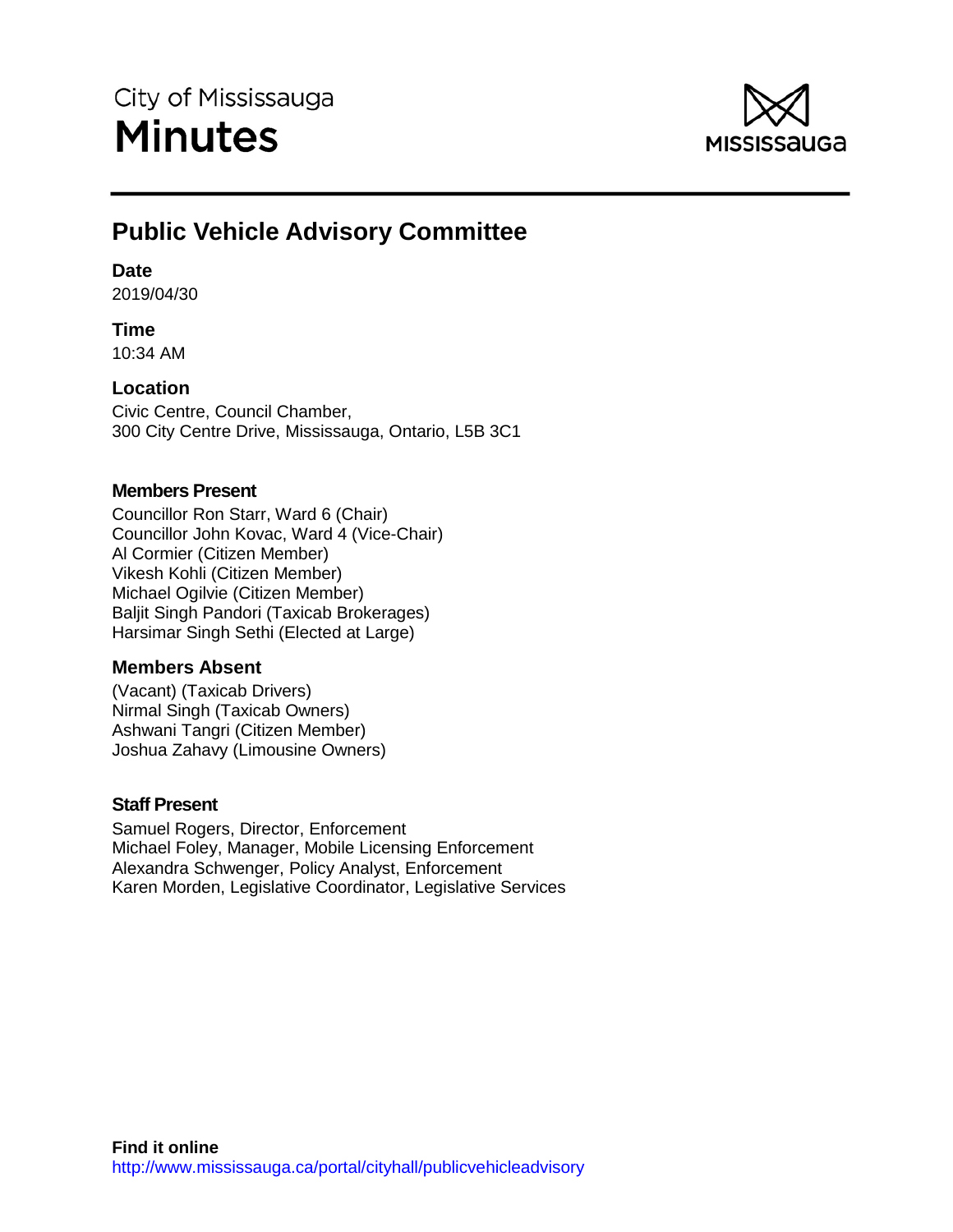## 2. **APPROVAL OF AGENDA**

Approved (A. Cormier)

## 3. **DECLARATION OF CONFLICT OF INTEREST** - Nil

## 4. **MINUTES OF PREVIOUS MEETING**

4.1. Public Vehicle Advisory Committee Minutes - February 11, 2019

Approved (H. S. Sethi)

#### 5. **DEPUTATIONS** - Nil

## 6. **PUBLIC QUESTION PERIOD**

6.1 Mark Sexsmith, Taxi Industry, spoke to his correspondence in relation to item 7.1 that was distributed before the meeting. Mr. Sexsmith inquired about the fees for inactive plates, pre-approved fares, not allowing exclusive service agreements, using plates from multiple jurisdictions and smoke-free regulations for TNCs.

> Michael Foley, Manager, Mobile Licensing Enforcement, responded to the above inquires and noted that the renewal fee for inactive fees had been waived, pre-approved fares would require changes to the fare model, the by-law did not speak to dispatching vehicles in other jurisdictions and Mr. Foley also noted that the City has not received any complaints regarding TNC vehicles in regards to smoking.

## 7. **MATTERS CONSIDERED**

#### 7.1. Memorandum dated April 1, 2019 from Megan Piercey, Legislative Coordinator: **Recommendation to bring back the Line-by-Line Review of the Public Vehicle Licensing By-law 420-04, as amended.**

At this time Committee Members and staff began the Line-by-Line review of the Public Vehicle Licensing By-law 420-04, as amended and the following sections were repealed: 3(1), 3(2),3(5),3(6),3(8) (f), 3(9),3 (13),3(14),3(18),3(19), 5 (1), 5(2),5 (3), 5 (8), 41 (I) (j). The committee agreed to amend section 3(12) because the issue should, whenever possible, be resolved by the taxicab brokerage owner. Section 5(9) was also proposed to be amended, as it was determined that it was a customer service issue and there are very few complaints on record. Committee members decided to stop reviewing the by-law at this time and to continue the review at the next meeting on June 18, 2019.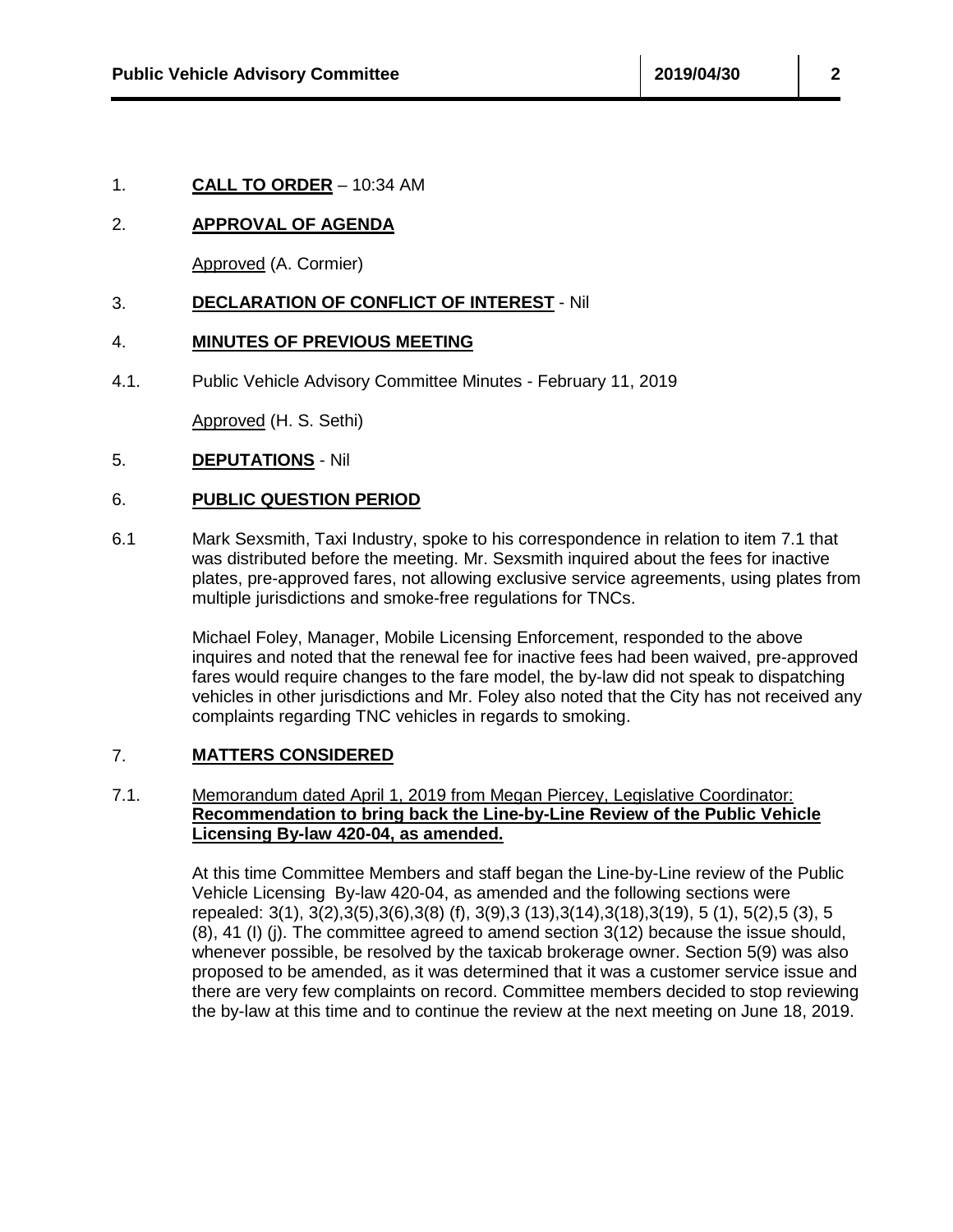#### RECOMMENDATION

PVAC-0010-2019

- 1. That the Line-by-Line Review of the Public Vehicle Licensing By-law 420-04, as amended, be received;
- 2. That the Public Vehicle Advisory Committee (PVAC) continue the Line-by-Line Review at their next meeting;
- 3. That staff incorporate comments from PVAC regarding the Line-By-Line Review into a future report to General Committee, upon completion of the review.

Approved (Councillor Kovac) Recommendation PVAC-0010-2019

#### 7.2. 2014-2018 Public Vehicle Advisory Committee Work Plan (For Review/Approval)

Michael Foley, Manager, Mobile Licensing Enforcement provided a brief overview of the status of each item on the work plan. Staff was directed to amend the work plan and bring it forward to the next Public Vehicle Advisory Committee meeting.

#### RECOMMENDATION

PVAC-0011-2019

- 1. That the Public Vehicle Advisory Committee Work Plan be received;
- 2. That staff amend the Work Plan to reflect the current status and bring the amended document forward at the next meeting.

Approved (Councillor Kovac) Recommendation PVAC-0011-2019

## 8. **INFORMATION ITEMS**

8.1. Email dated April 18, 2019 from Peter Pellier, Taxi Industry, with respect to the Quebec compensation package for members of the taxi industry

No discussion took place regarding this item. Committee Members noted receipt.

## RECOMMENDATION

PVAC-0012-2019

That the email dated April 18, 2019 from Peter Pellier, Taxi Industry with respect to the Quebec compensation package for members of the Taxi Industry, be received for information.

Received (H. S. Sethi) Recommendation PVAC-0012-2019